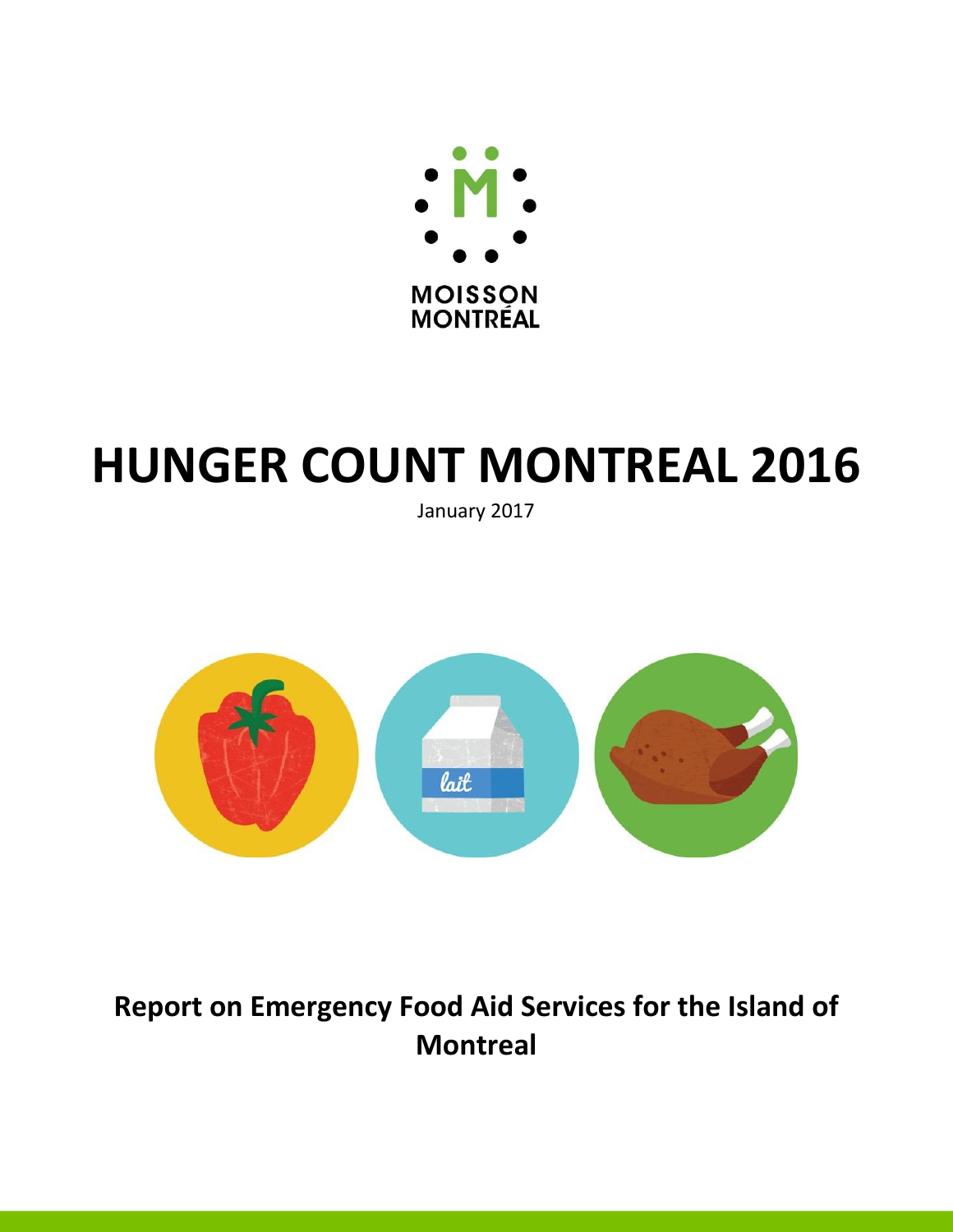# **Hunger Count Montreal 2016**

## **Published by:**

Moisson Montréal 6880 Chemin de la Côte-de-Liesse Montréal, Québec, H4T 2A1 514 344-4494 [info@moissonmontreal.org](mailto:info@moissonmontreal.org) [www.moissonmontreal.org](http://www.moissonmontreal.org/)

[www.facebook.com/moissonmtl](http://www.facebook.com/moissonmtl) [www.twitter.com/moissonmtl](http://www.twitter.com/moissonmtl) [www.linkedin.com/company/moisson-montreal](http://www.linkedin.com/company/moisson-montreal)

Research by: Geverny Hajjar Written by: Gabrielle Marcoux Translated by: Evie Katsapis (Traductions Telicus)

Hunger Count 2016 ver 2017 02 02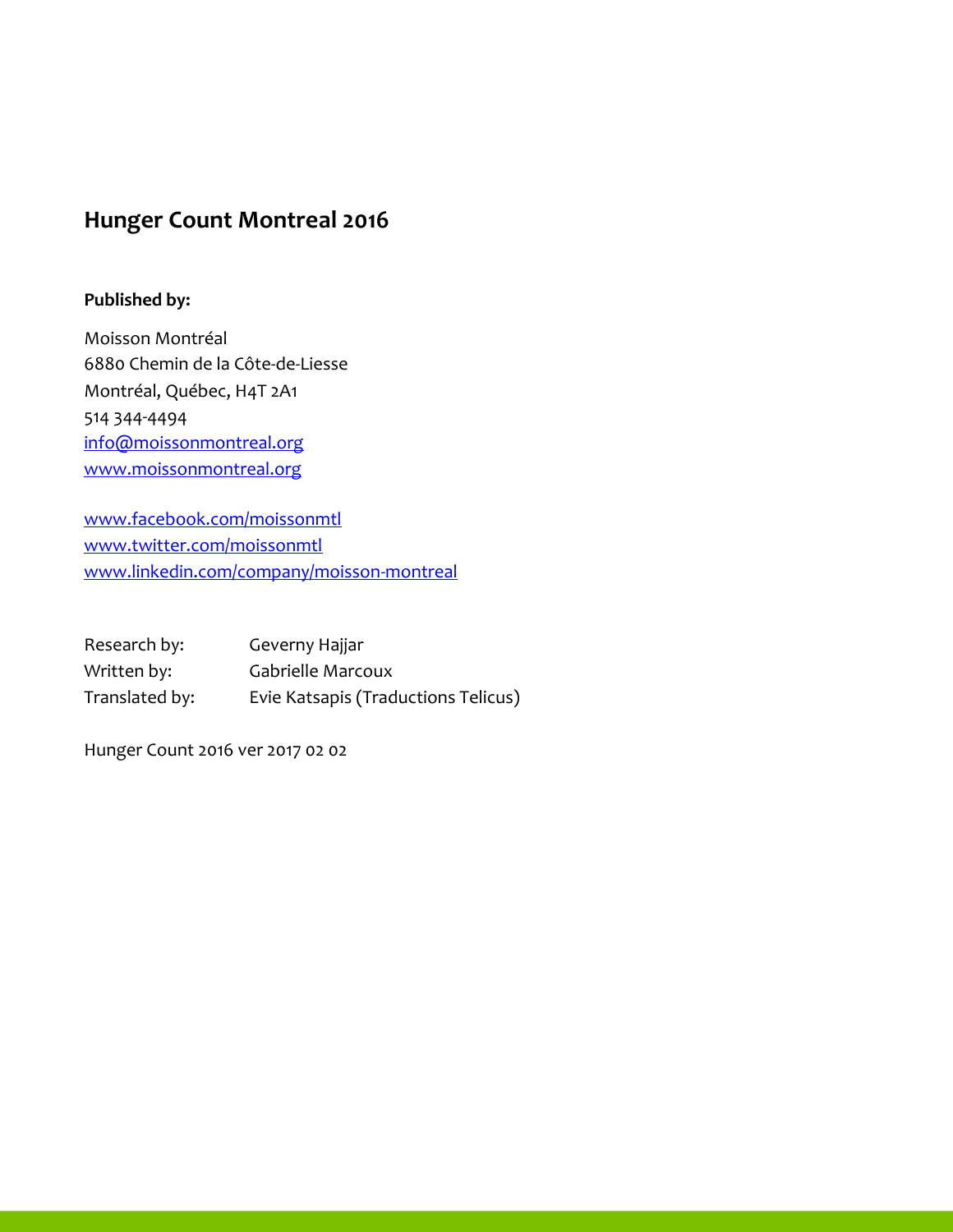# **Table of contents**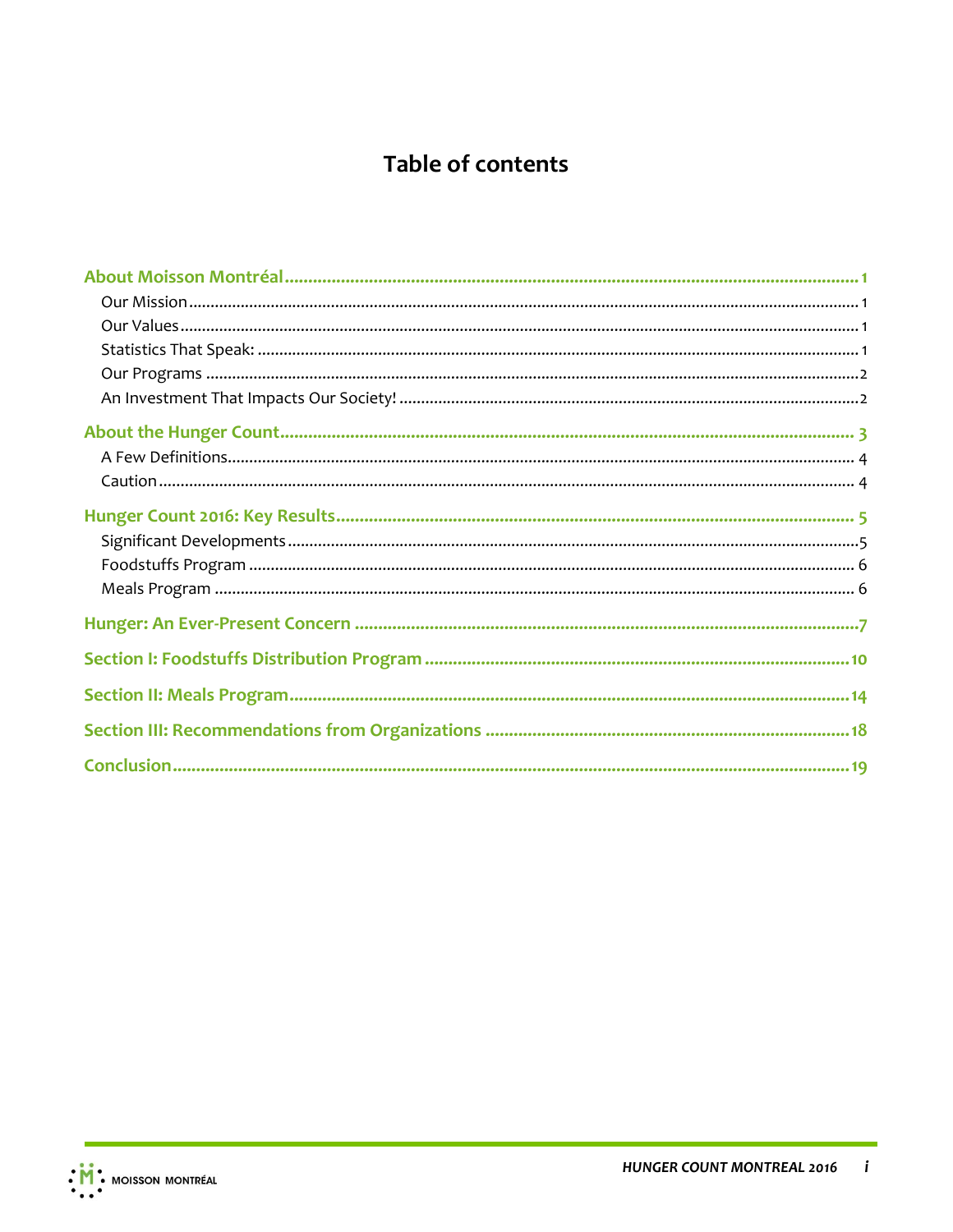# **About Moisson Montréal**

<span id="page-3-0"></span>Founded in 1984 as a non-profit charity, Moisson Montréal is the largest food bank in Canada, thanks to its food recovery and distribution programs intended as emergency food assistance for the Island of Montreal. More than 250 community organizations receive goods from Moisson Montréal to meet the food needs and demands of the individuals and families they serve.

# <span id="page-3-1"></span>**Our Mission**

- Ensure optimal food supply to community organizations that provide assistance to families and individuals in need on the Island of Montreal;
- **Foster the development of sustainable solutions to ensure food security for all residents of Montreal.**

# <span id="page-3-2"></span>**Our Values**

- **Respect** the people we help, as well as our coworkers, volunteers and partners;
- **Integrity** in all aspects and actions undertaken by volunteers and staff;
- **Fairness** in the decisions affecting all our partners and in food distribution;
- **Solidarity** to maximize Moisson Montréal's role and impact within the community;
- **Personal** commitment to fight hunger on a daily basis and over the long term.

# <span id="page-3-3"></span>**Statistics That Speak:**

- **254 community organizations** across the Island of Montreal are serviced on a regular basis and 55 additional organizations receive ad hoc assistance;
- **14.2 million kilos of foodstuff** and other essential products were distributed this past year, representing a **value of \$81.5 million**;
- Moisson Montréal works closely with **304 agri-food businesses and 113 supermarkets** to effectively collect donations;
- **8,900 volunteers** put in more than 85,700 hours to help us with our ongoing mission: the equivalent of having 47 full-time employees.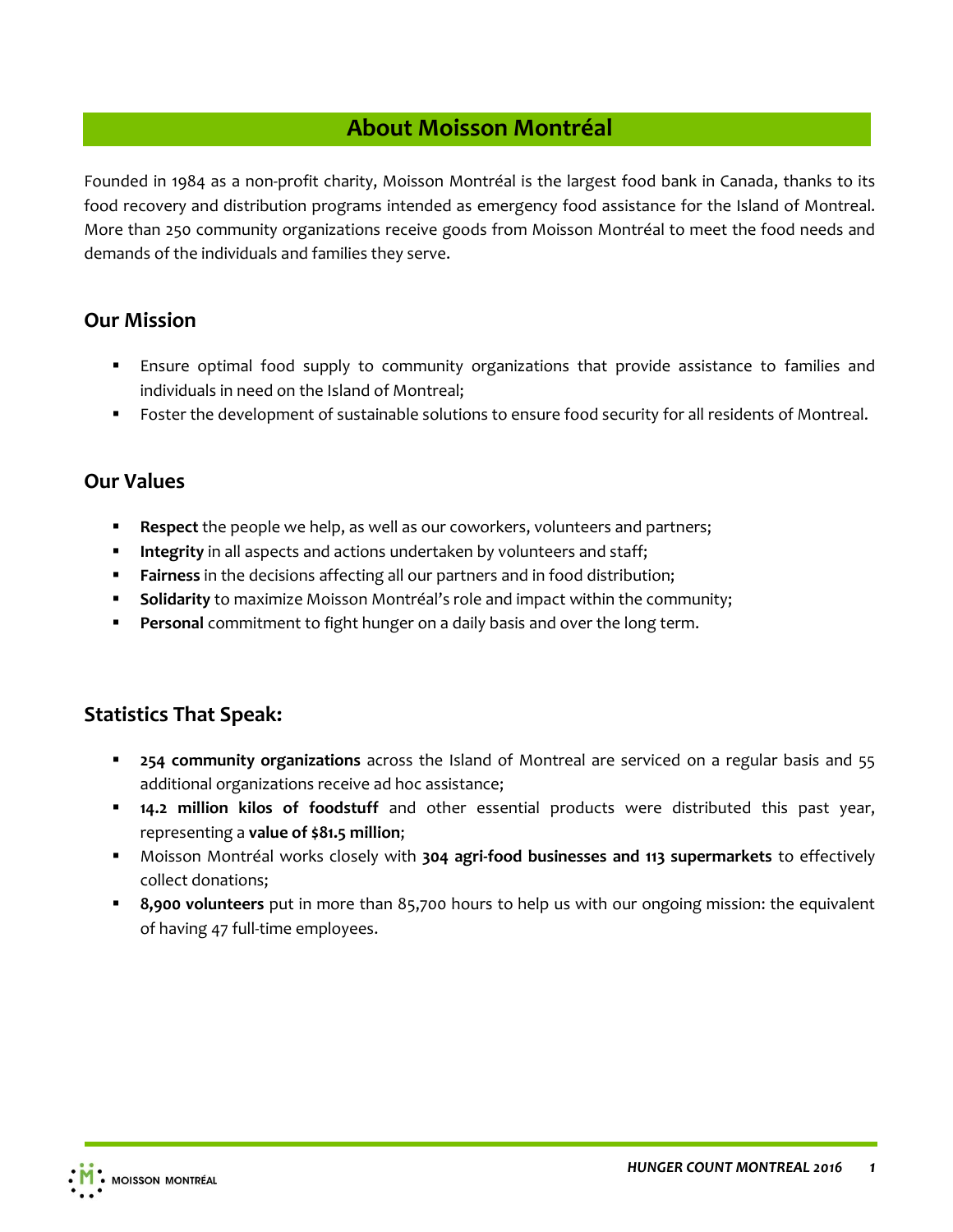# <span id="page-4-0"></span>**Our Programs**

## **Food Recovery Program in Supermarkets (FRPS)**

Created in October 2013, the FRPS program is the first of its kind in Canada and offers a unique and sustainable solution to the problem of food insecurity and waste. Moisson Montréal has reached a provincewide agreement with Loblaws, Metro and Sobeys to recover unsold foodstuffs, which are then distributed to community organizations. In two years, nearly **2,182 tons of food** have been recovered, including **1,033 tons of meat**, which represents approximately a value of **\$16 million** for these organizations. Moisson Montréal has won three awards for this program: the **Novae Prize** for the Corporate Citizen of the Year in the Procurement category (2015), the **Élixir Coup de Coeur Prize** from PMI-Montreal (2015) and the Sustainable Development Award from **Mercuriades** (2016).

#### **Feeding Our Future**

Funded in collaboration with the Sodexo Foundation, this program provides free summer lunches for more than 1,000 c idised meals during the school year. Moisson Montréal is proud to have participated in the *Feeding Our Future* hildren who receive subs program for the past 14 years.

#### **Social and/or Professional Integration Programs**

In collaboration with CRDITED, Moisson Montréal regularly welcomes volunteers with intellectual disabilities or pervasive developmental disorders to work alongside Moisson Montréal's employees every day. The goal is to help them develop autonomy, break their isolation and acquire a diversity of skills.

#### *Regroupement d'achats des organismes communautaires* (RAOC)

Collective shopping for community organizations

The partnership between Moisson Montréal and *Commerce solidaire* has allowed more than 50 RAOC members to save considerably on purchased food items.

# <span id="page-4-1"></span>**An Investment That Impacts Our Society!**

In order to maximize the impact of its donors, Moisson Montréal ensures that the majority of the food distributed comes from foodstuff donations and strives to minimize its expenses significantly. Approximately 95% of all donations are used to provide services to organizations and to enable food distribution. Moisson Montréal's administrative costs are among the lowest in the country (only 1%). Therefore, every dollar invested into our organization is stretched as much as possible. **A \$100 donation has the power to feed 46 children, ages 0 to 5, for one week.**\*

\* Based on the calculations from the Montreal Diet Dispensary.

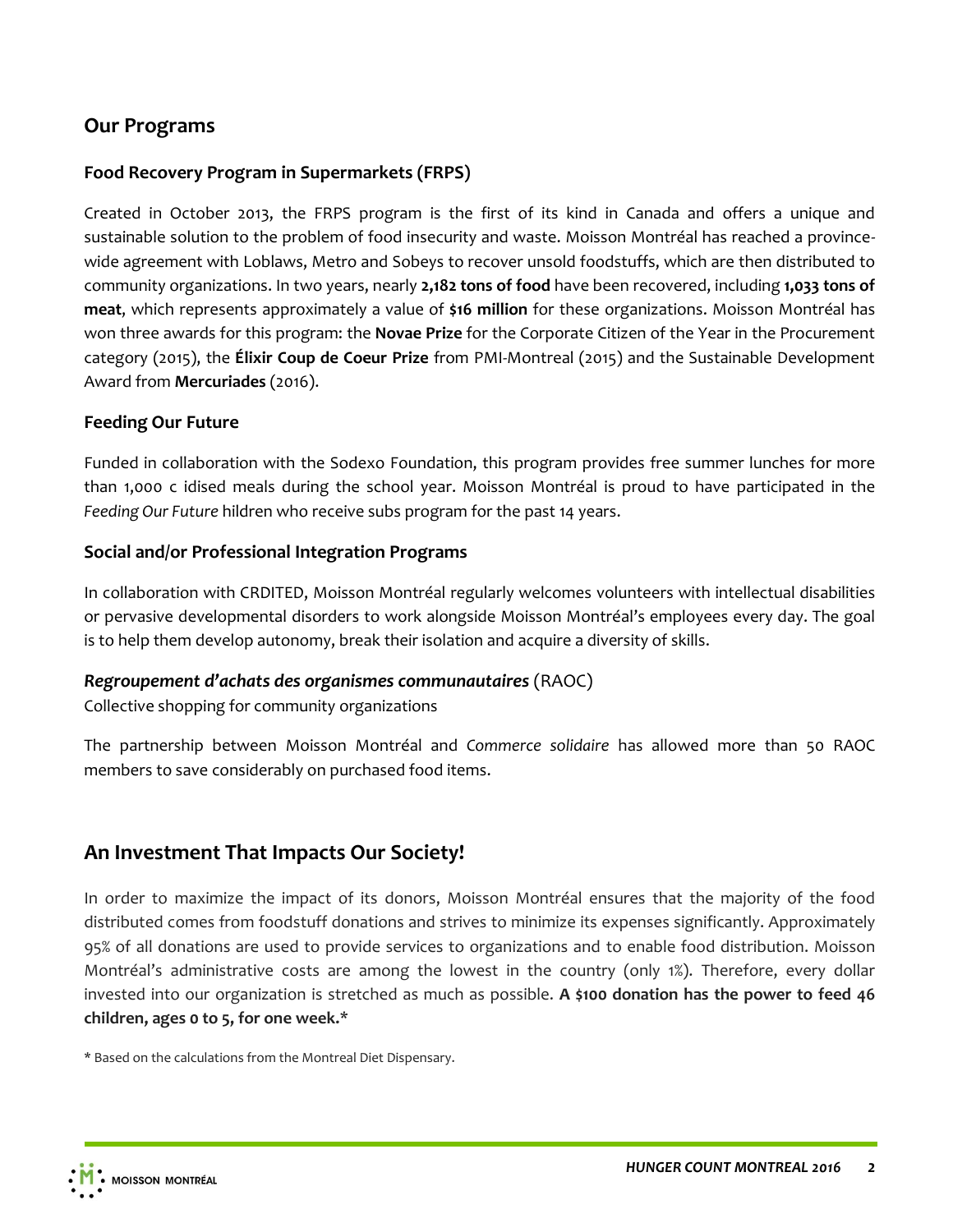# **About the Hunger Count**

<span id="page-5-0"></span>Conducted in March all across Canada, the Hunger Count is an annual survey to which participate all food banks that are members of the FBC (Food Banks Canada). The purpose of this survey is to ascertain the extent of food assistance provided by community organizations all across Canada. Within this national framework, we at Moisson Montréal produce our very own Hunger Count based on data compiled from the community organizations we serve across the island of Montreal.

- **IFT In March 2016, all organizations surveyed as part of the Hunger Count survey, responded, specifically** 237 different organizations.
- **7** organizations were closed during the Hunger Count survey.
- 4 accredited organizations, receiving ad hoc assistance, did not qualify to participate in the survey because they did not receive any foodstuffs in March 2016.
- 6 new organizations received their accreditation during or after March 2016.
- **The group of 55 organizations receiving ad hoc assistance throughout the year was not required to** answer the survey.

The current Hunger Count is divided into three sections:

I. Overview of food aid as part of the **FOODSTUFF DISTRIBUTION** program;

- II. Overview of food aid as part of the **MEALS AND SNACKS** program;
- III. **RECOMMENDATIONS** from community organizations in order to reduce hunger in Montreal.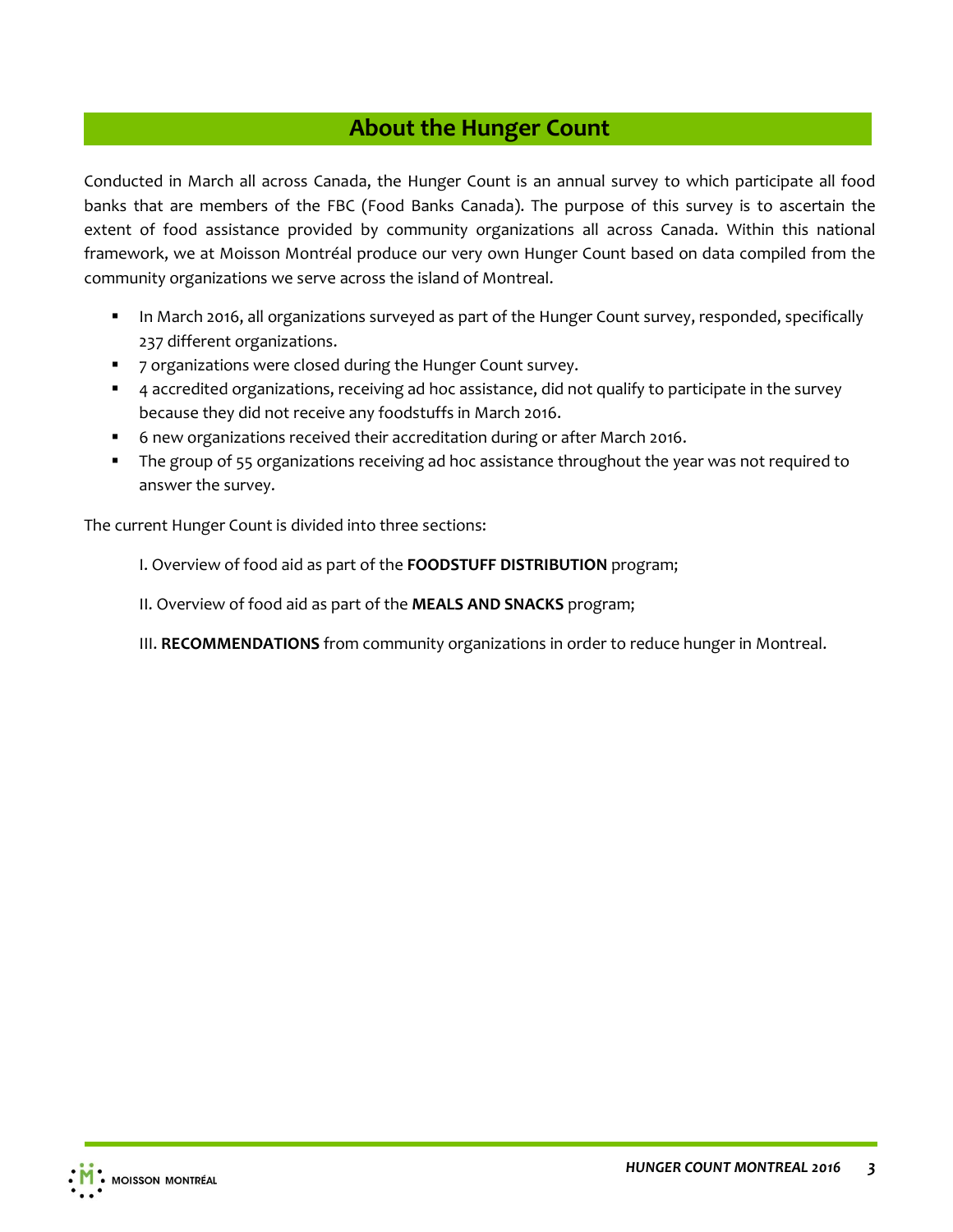# <span id="page-6-0"></span>**A Few Definitions**

## **Accredited Organization**

Community organization directly supplied by Moisson Montréal on a regular basis, namely at least once per month.

#### **Foodstuff Distribution Program**

The Foodstuff Distribution Program essentially represents the following services offered by accredited organizations:

- **Food baskets distributed on set dates (weekly, monthly, bi-monthly etc.);**
- **•** Community food shopping;
- **Emergency food aid.**

#### **Meals Program**

The Meals Program is primarily comprised of the following food assistance services offered by accredited organizations:

- **Prepared meals (i.e. Meals on Wheels);**
- **Snack distribution:**
- **•** Cooking collectives and cooking workshops.

#### **Household**

One or more individuals living together under the same roof, who may or may not be members of the same family.

# <span id="page-6-1"></span>**Caution**

The statistical validity of the Hunger Count data is supervised by the Université de Montréal Public Health Research Institute (IRSPUM). In 2016, changes in methodology were implemented in order to improve the accuracy of the data in relation to the Meals Program. This new methodology determines more precisely the number of individuals benefiting from the Meals Program. However, it introduces a distortion compared to the data published in the previous annual Hunger Counts. This new methodology was applied retrospectively to the data from 2015, in order to determine the annual change in the demand for services.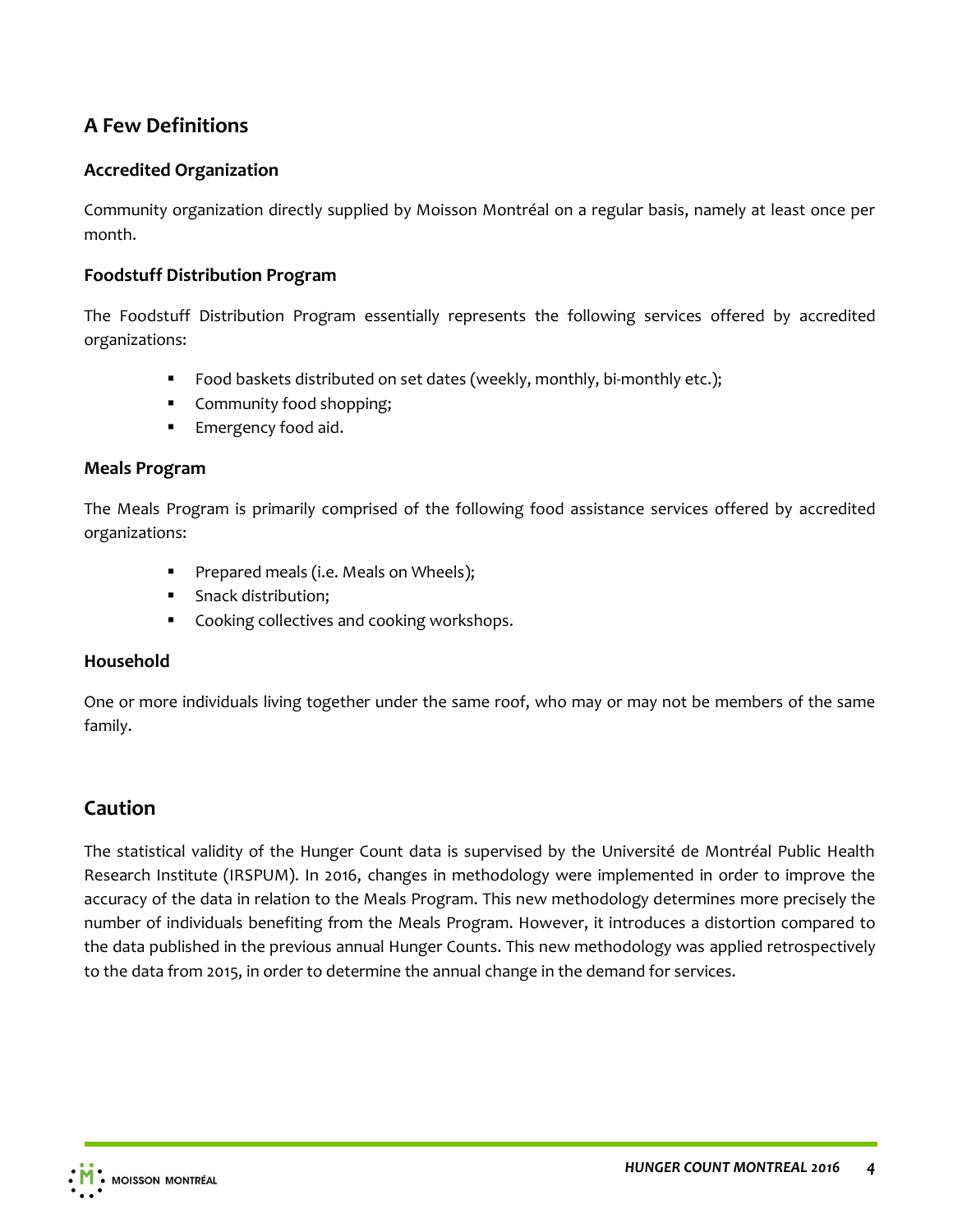# **Hunger Count 2016: Key Results**

## <span id="page-7-1"></span><span id="page-7-0"></span>**Significant Developments**

- In 2016, **254 different organizations** were assisted by Moisson Montréal, ten more that the previous year.
- **137,387 individuals received monthly aid** through the vast Montreal food assistance network, specifically 20% more than the previous year.
- In March 2016 alone, a total of **658,256 requests for food aid** were fulfilled by the accredited organizations of Moisson Montréal, an **increase of 8.5%** as compared to 2015.
- Among these requests, **147,046 were recipients of the Foodstuffs Program** and **511,210 were provided with meals and snacks**.
- Nearly **50% of the 254 accredited organizations** offer both the Foodstuffs and the Meals programs.
- **49%** of the work accomplished by the organizations is performed by volunteers.
- **11.9%** of the households participating in the Foodstuffs Program have an employment income, compared to the average of **9.3%** from the other Food Banks of Quebec.

| Age group                 | <b>Number of individuals</b><br>2016 |     |         | Number of individuals<br>2015 | <b>Spread</b><br>(in percentage) |
|---------------------------|--------------------------------------|-----|---------|-------------------------------|----------------------------------|
| Children (0-17 years old) | 45,320                               | 33% | 33,860  | 30%                           | $+7.1%$                          |
| Adults (18-64 years old)  | 78,168                               | 57% | 67,873  | 59%                           | $+15.2%$                         |
| Adults (65 and over)      | 13,889                               | 10% | 12,409  | 11%                           | $+11.9%$                         |
| <b>Total</b>              | 137,387                              |     | 114,142 |                               | $+20.3%$                         |

## **Table 1: Changes of Recipients by Age Group**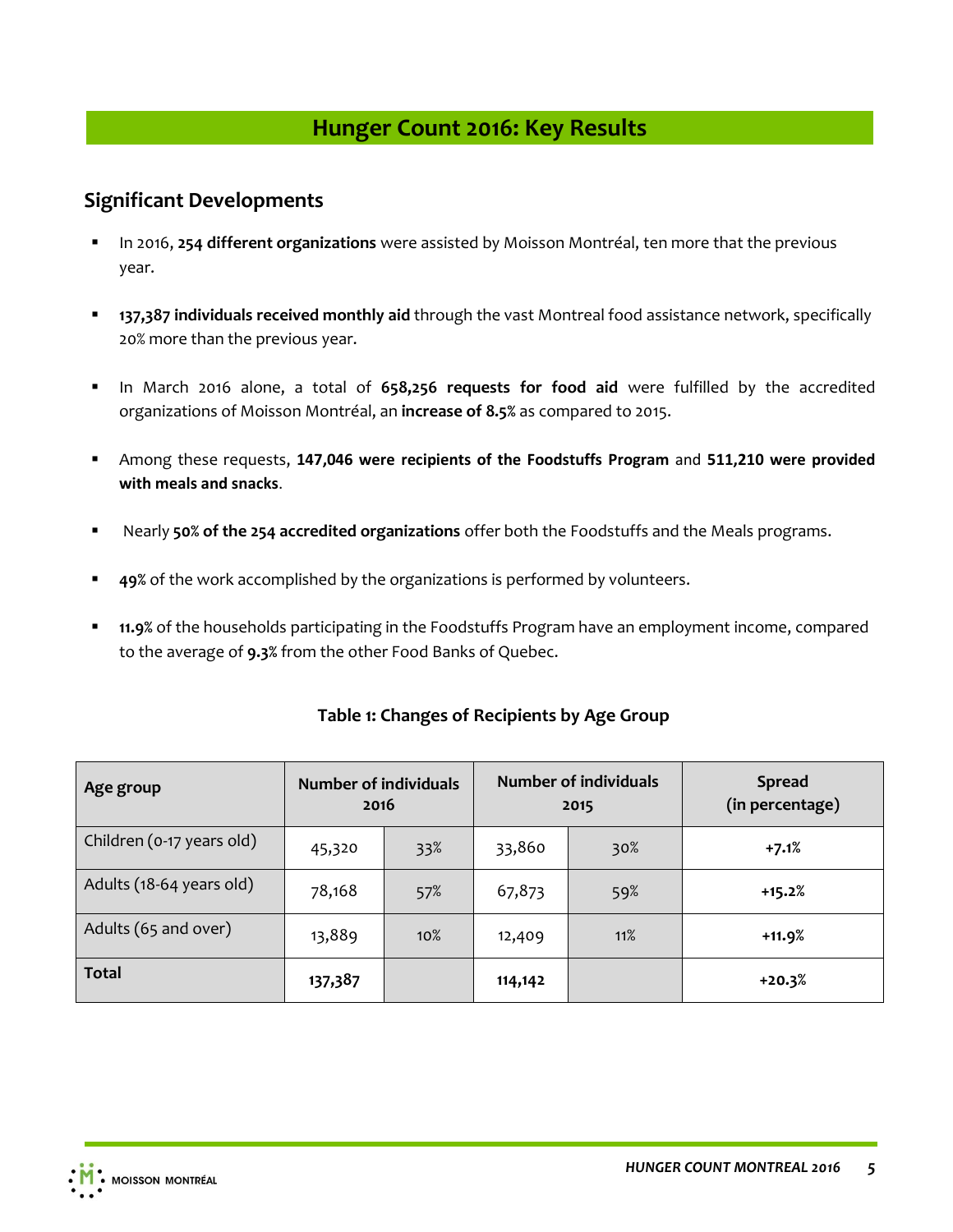# <span id="page-8-0"></span>**Foodstuffs Program**

- The accredited organizations of Moisson Montréal fulfilled **147,046 requests for food aid** in the month of March 2016, i.e. 19,097 more than requested in March 2015, representing an increase of 6.9%.
- **69,735 individuals received monthly** assistance through the vast Montreal Foodstuffs Program, an increase of 7.1% from the previous year.
- The number of elderly people (65+) increased to **1,138**, i.e. **21.8%** more than compared to March 2015 (see Table 5).
- Among those who agreed to disclose information (approximately 30%), we determined an increase of 2**0%**  in the category of **individuals with employment income** (see Table 7).
- The same findings were noted for **students with loans and grants**, they numbered **25% more** than the previous year (see Table 7).

## <span id="page-8-1"></span>**Meals Program**

- **511,210 portions** of food were served in March 2016 by the accredited organizations of Moisson Montréal, as compared to 478,590 in March 2015, **an increase of 6.8%**.
- **Among these portions, 124,602 were snacks and 386,608 were meals.**
- **67,652 elderly people were served monthly** through the vast food aid network in Montreal, namely 38% more than the previous year.
- **81% of individuals** who required this service were **single** (with or without children), an increase noted since 2008.

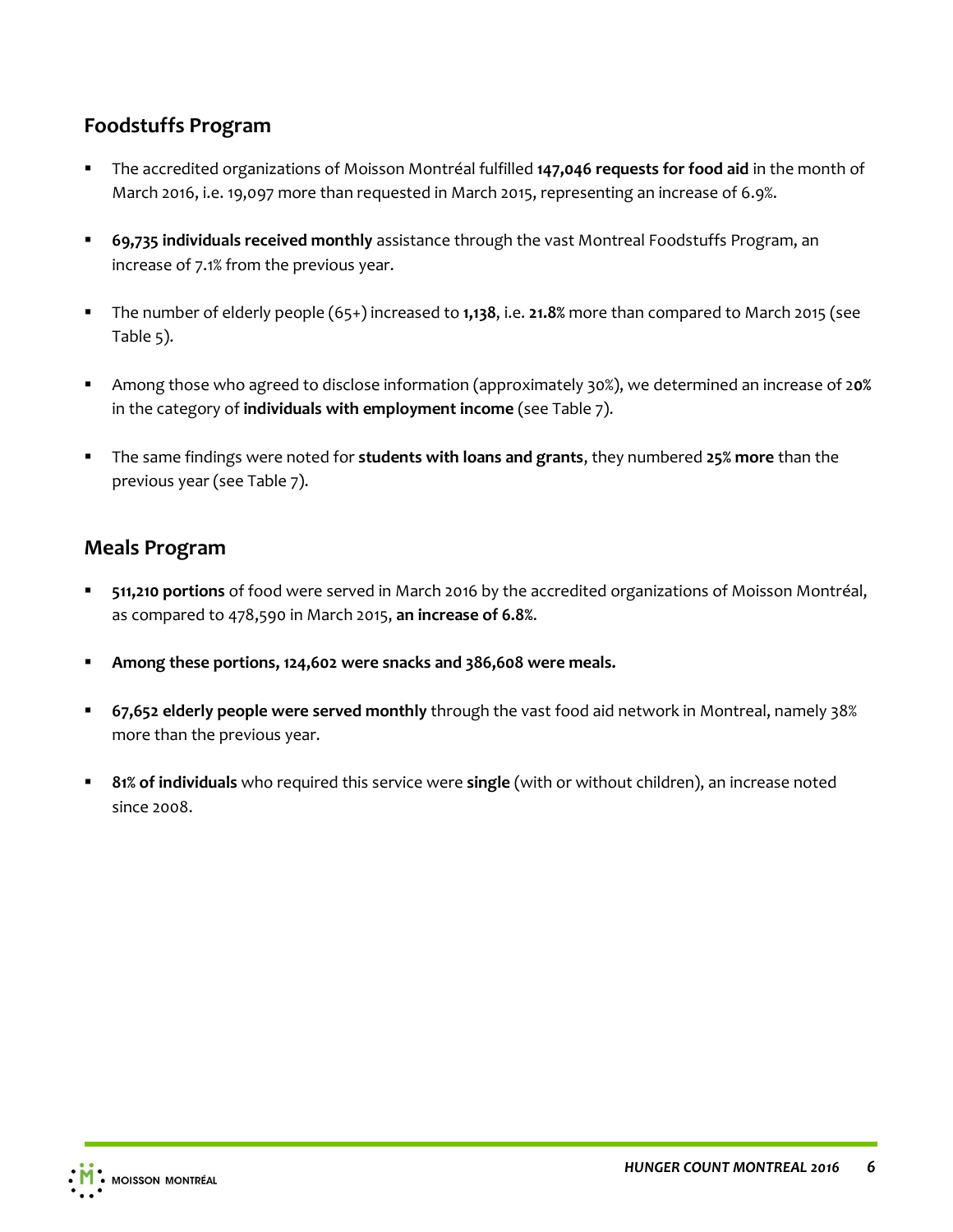# **Hunger: An Ever-Present Concern**

<span id="page-9-0"></span>Moisson Montréal recovers and redistributes foodstuff to different community organizations across the Island of Montreal on a regular or ad hoc basis. We do not provide direct services to individuals, but only intervene through our accredited organizations, which, in turn, help individuals in need. The various services offered by these organizations include: emergency food aid, social integration, welcoming new immigrants, assistance finding employment, support for pregnant women, helping families in need, and so on. Therefore, in partnership with the vast food aid network, Moisson Montréal was able to accommodate **658,256 requests for food aid** in March 2016 alone, an increase of 8.5% as compared to 2015.

At Moisson Montréal, we believe that access to basic food is necessary for social reintegration. This is but one of several measures to be implemented in order to support individuals and families who seek a better quality of life and greater independence.

| <b>Primary Service</b>                                                                                                  | Organizations | Percentage % |
|-------------------------------------------------------------------------------------------------------------------------|---------------|--------------|
| Food-related services<br>(e.g. food counter/emergency food aid/foodstuffs,<br>cooking collectives, soup kitchens, etc.) | 139/237       | 58.6%        |
| Non-food-related services<br>(e.g. shelter, day center, other services, etc.)                                           | 98/237        | 41.4%        |

## **Table 2: Primary Service Offered by Partner Organizations**

## **Active Throughout the Area through Partner Organizations**

Table 3 (page 8) represents a geographical distribution of the 237 accredited organizations across the Island of Montreal. These organizations seek our services at various intervals, depending on their capacity to store or to distribute the foodstuffs supplied. On a more ad hoc basis, Moisson Montréal also meets a specific need by supporting all organizations, accredited or not, that plan cultural or recreational activities so as to bring certain groups out of their isolation.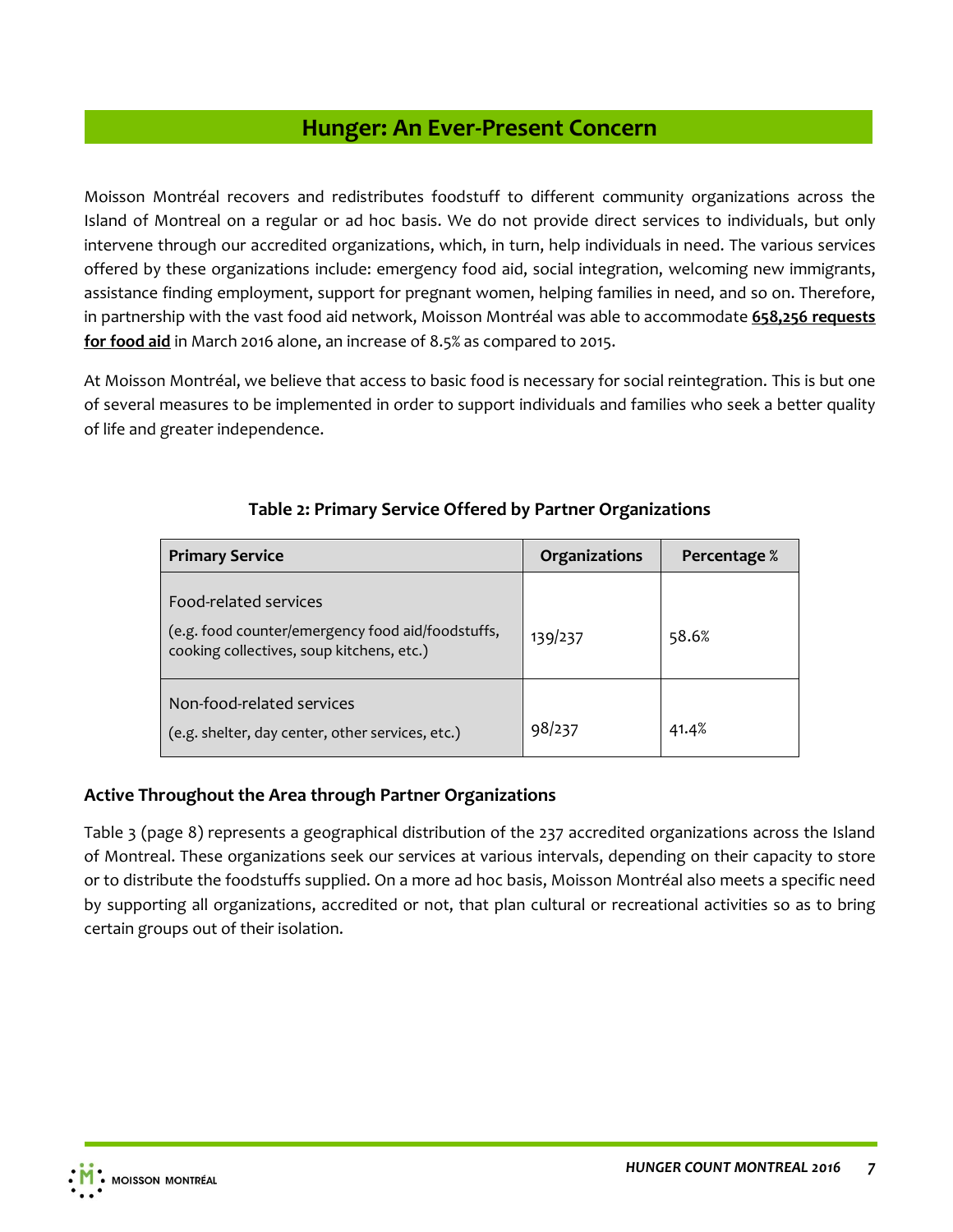| <b>Boroughs</b>                          | Number of      |                |
|------------------------------------------|----------------|----------------|
|                                          | Organizations  | Percentage (%) |
| Ahuntsic-Cartierville                    | 10             | 4.2            |
| Anjou                                    | $\overline{2}$ | 0.8            |
| Côte-des-Neiges-Notre-Dame-de-Grâce      | 17             | 7.2            |
| Lachine                                  | 9              | 3.8            |
| Lasalle                                  | 7              | 3.0            |
| Mercier                                  | 11             | 4.6            |
| Hochelaga-Maisonneuve                    | 11             | 4.6            |
| Montréal Nord                            | 9              | 3.8            |
| Pierrefonds-Roxboro                      | 5              | 2.1            |
| Plateau Mont-Royal                       | 15             | 6.3            |
| Rivière-des-Prairies-Pointe-aux-Trembles | 7              | 3.0            |
| Rosemont-Petite-Patrie                   | 8              | 3.4            |
| St-Laurent                               | 10             | 4.2            |
| St-Léonard                               | 5              | 2.1            |
| Southwest Montreal                       | 24             | 10.1           |
| Verdun                                   | 10             | 4.2            |
| Ville-Marie                              | 39             | 16.5           |
| Villeray-St-Michel-Parc-Extension        | 19             | 8.1            |
| Dorval                                   | 1              | 0.4            |
| Pointe-Claire                            | $\overline{2}$ | 0.8            |
| Westmount                                | 2              | 0.8            |
| Confidential/Others                      | 14             | 6              |
| Total                                    | 237            | 100.0          |

**Table 3: Analysis of Organizations Served by Moisson Montréal, per borough, March 2016**

Note: The greatest concentration of organizations is in Ville-Marie (39 organizations), in Southwest Montreal (24 organizations) and in Villeray–St-Michel–Parc-Extension (19 organizations).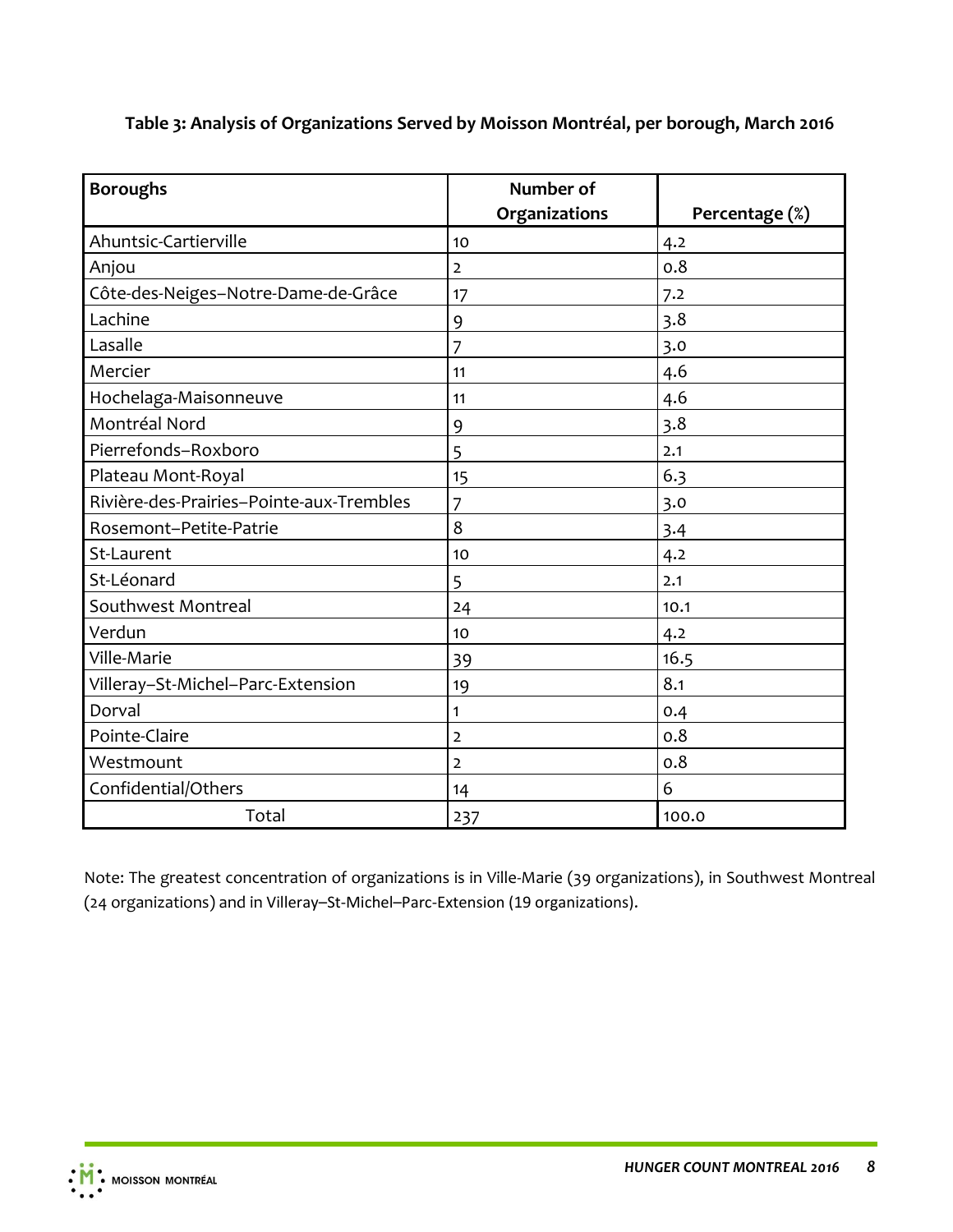The table below presents the number of organizations in relation to the specific food-related programs they offer.

| <b>Service offered</b>     | <b>Only Foodstuffs</b> | Only meals or<br>snacks | <b>Foodstuffs and</b><br><b>Meals</b> |
|----------------------------|------------------------|-------------------------|---------------------------------------|
| Number of<br>organizations | 74/237                 | 46/237                  | 117/237                               |
| Percentage %               | 31.2%                  | 19.4%                   | 49.4%                                 |

## **Table 4: Breakdown of Organizations based on the services offered, March 2016**

## **A Colossal Workload that Requires the Contributions of Volunteers**

It has often been said that due to the significant donations of foodstuffs by Moisson Montréal, accredited organizations are able to save their financial resources and allocate them to services that directly help individuals in need. Moreover, these organizations reported that nearly **49% of their workload was accomplished by volunteers,** evidence that the vitality of organizations operating in the social and community sectors depends not only on adequate financing, but also on the social commitment and solidarity of Montrealers as well.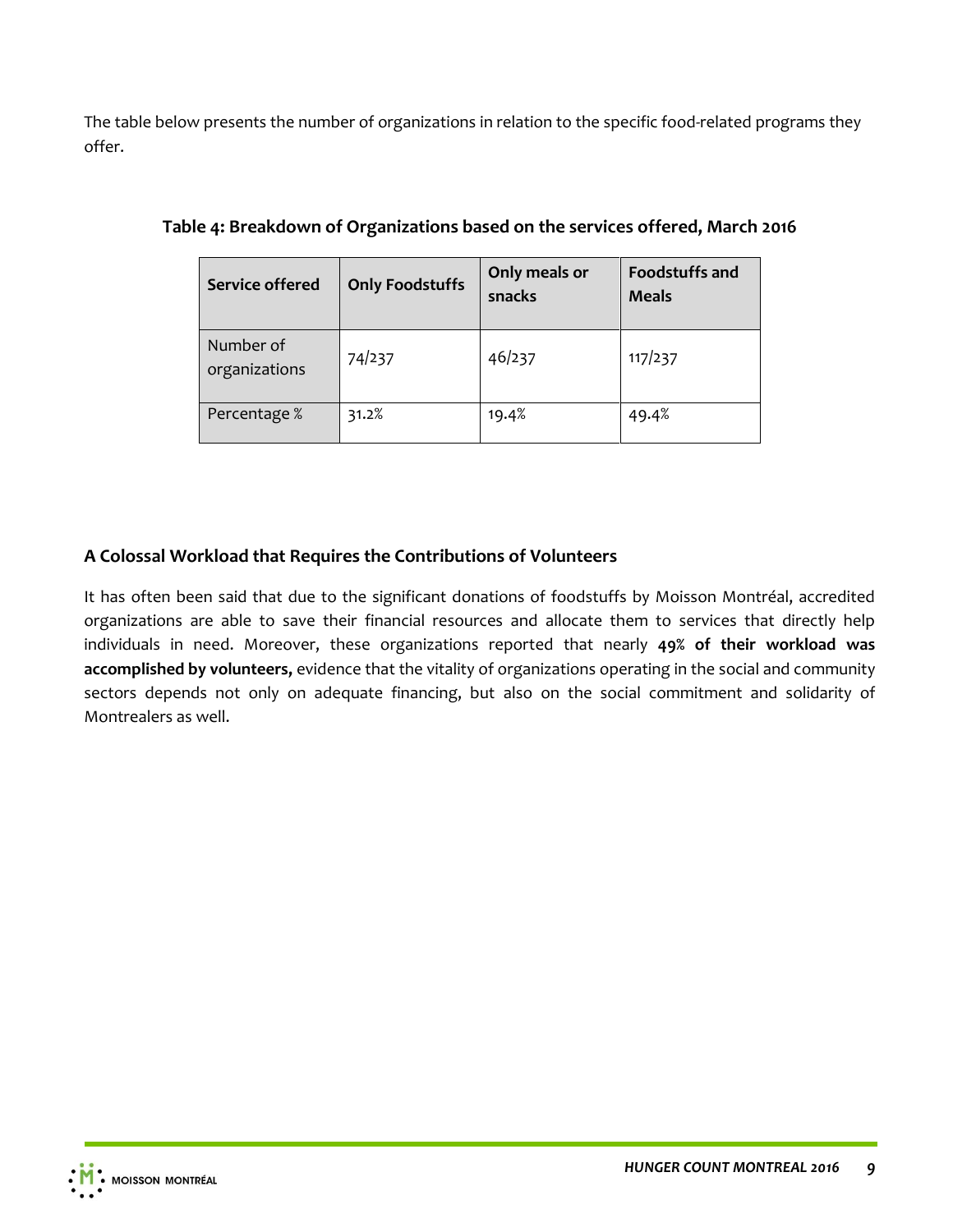# **Section I: Foodstuffs Distribution Program**

<span id="page-12-0"></span>The table below presents an overview of individuals who received assistance in the form of food aid in March 2016. The total number of individuals who used the **Foodstuff Distribution Program in March 2016 is 69,735**, an increase of 4,627 individuals compared to 2015.

**Table 5: Age Range of Individuals Using the Foodstuff Program in 2015-2016**

# **Age group Number of individuals 2016 Number of individuals 2015 Spread (in percentage)** Children (0-17 years old) 24,649 35.3% 25,220 38.7% **-2.2%** Adults (18-64 years old) | 40,398 | 58% | 36,338 | 55.8% | 11.1% Adults (65 and over) 1 4,688 | 6.7<sup>%</sup> | 3,550 | 5.5<sup>%</sup> | 32.18% **Total 69,735 100% 65,108 100% 7.1%**

*Comments on Table 5: The number of elder people (65 years of age or more) increased significantly. This age group presents the highest growth in percentage in the Foodstuff Program since the previous year.*

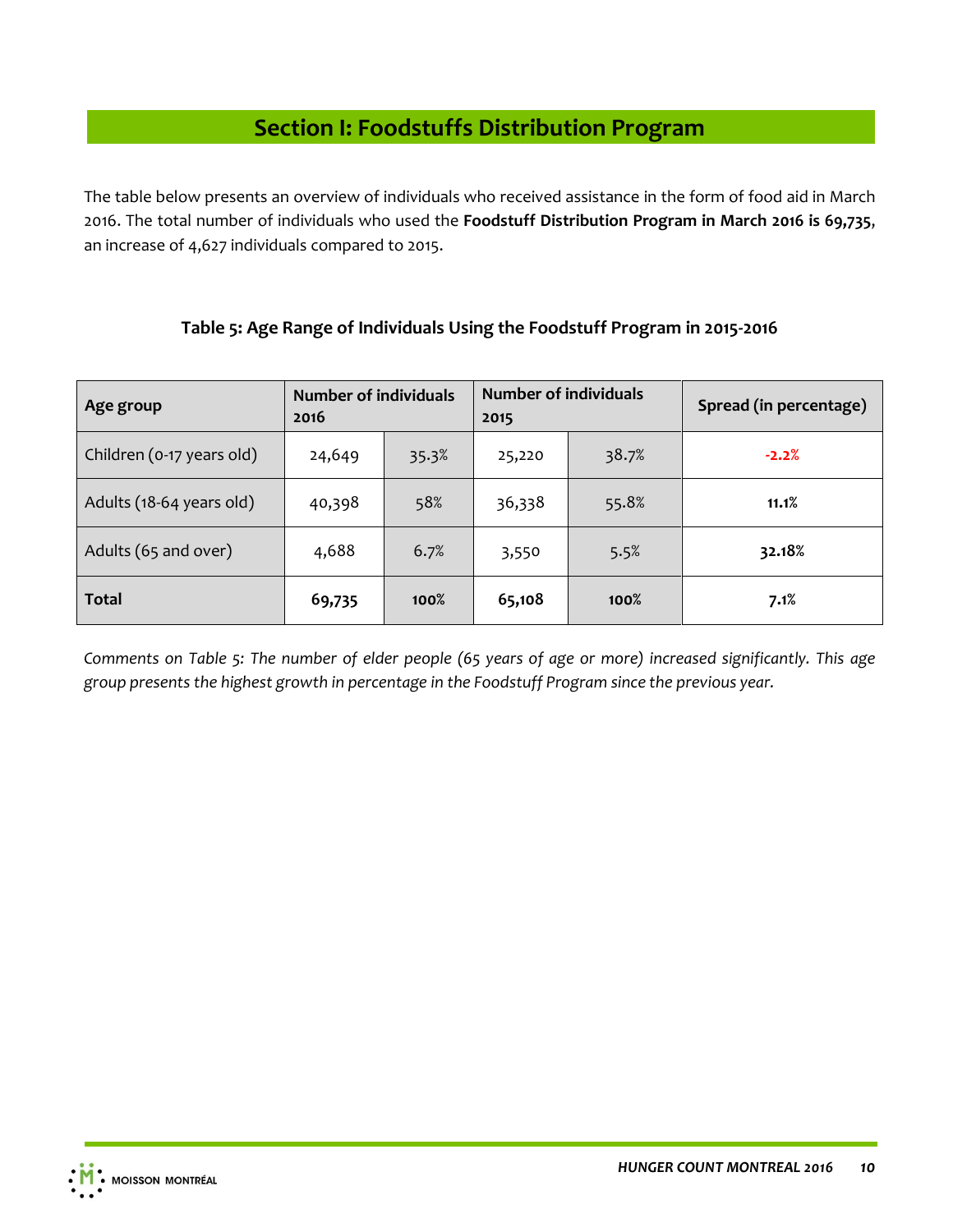## **Household Statistics**

The following tables focus on the composition, sources of income and housing conditions of households seeking assistance from the Foodstuffs Program.

*Note: The total number of households surveyed is estimated at 26,902. Households whose questionnaires were*  incomplete were excluded, in order to present a more accurate picture of the actual situation. We are not in a *position to confirm that this subgroup of 26,902 households is representative of the overall target population.* 

| <b>Household</b><br>composition                                    | 2016  | 2015    |
|--------------------------------------------------------------------|-------|---------|
| Two-parent families                                                | 31.9% | 27.9%   |
| Single-parent<br>families<br>(Single individuals with<br>children) | 20.7% | 22.5%   |
| Childless couples                                                  | 11.5% | 11.6%   |
| Single individuals                                                 | 35.9% | 38.1%   |
| <b>Total respondents</b>                                           | 100%  | $100\%$ |

## **Table 6: Composition of Households Using the Foodstuffs Program in March 2016**

*Comments on Table 6: Following the trend since at least 2008, single individuals (with or without children) remain the largest group of respondents who made use of this Program in 2016, representing 56.6%.*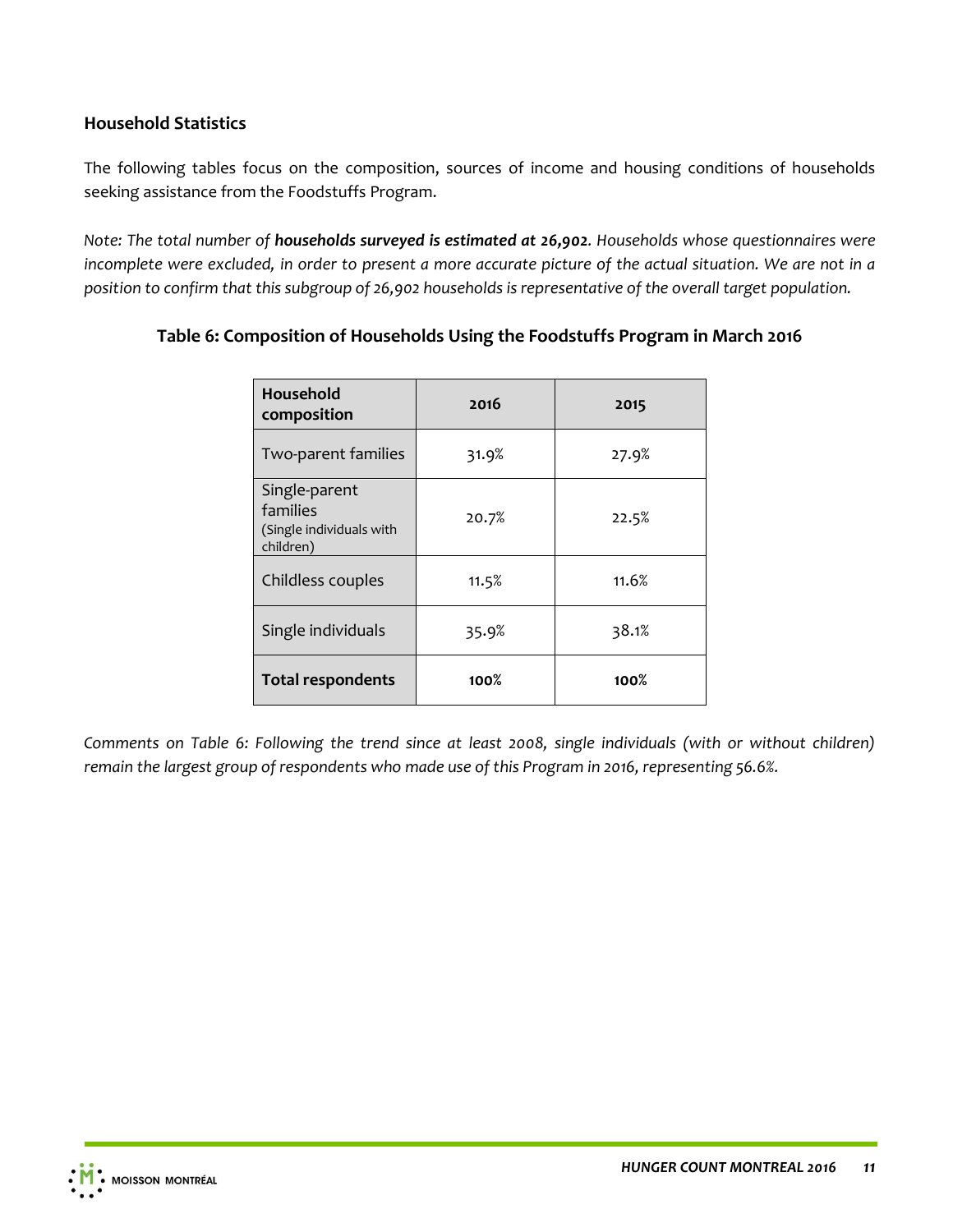**Table 7: Main Sources of Income for Households Using the Foodstuffs Program in March 2016**

| <b>Sources of Income</b>           | Percentage<br>2016 | Percentage<br>2015 |
|------------------------------------|--------------------|--------------------|
| Employment                         | 11.9%              | 10.6%              |
| Other income                       | 4.5%               | 2.9%               |
| Employment insurance               | 4.3%               | 4.3%               |
| Private plan or CNESST             | 3.1%               | 2.5%               |
| Student loan and/or bursary        | 6.0%               | 5.1%               |
| Pension income                     | 8.1%               | 7.2%               |
| Social assistance                  | 53.8%              | 56.3%              |
| No income                          | 8.3%               | 11.1%              |
| <b>Total household respondents</b> | 100%               | 100%               |

*Comments on Table 7: Even if there has been a slight decrease in the percentage of recipients, the largest group of individuals who benefitted from the Foodstuffs Program is made up of social assistance beneficiaries and individuals with no income. Therefore, the number of recipients decreased from 67.4% to 62.1% from 2015 to 2016. Consequently, we have ascertained an increase in the number of individuals with income who have benefitted from the Foodstuffs Program over the past few years.*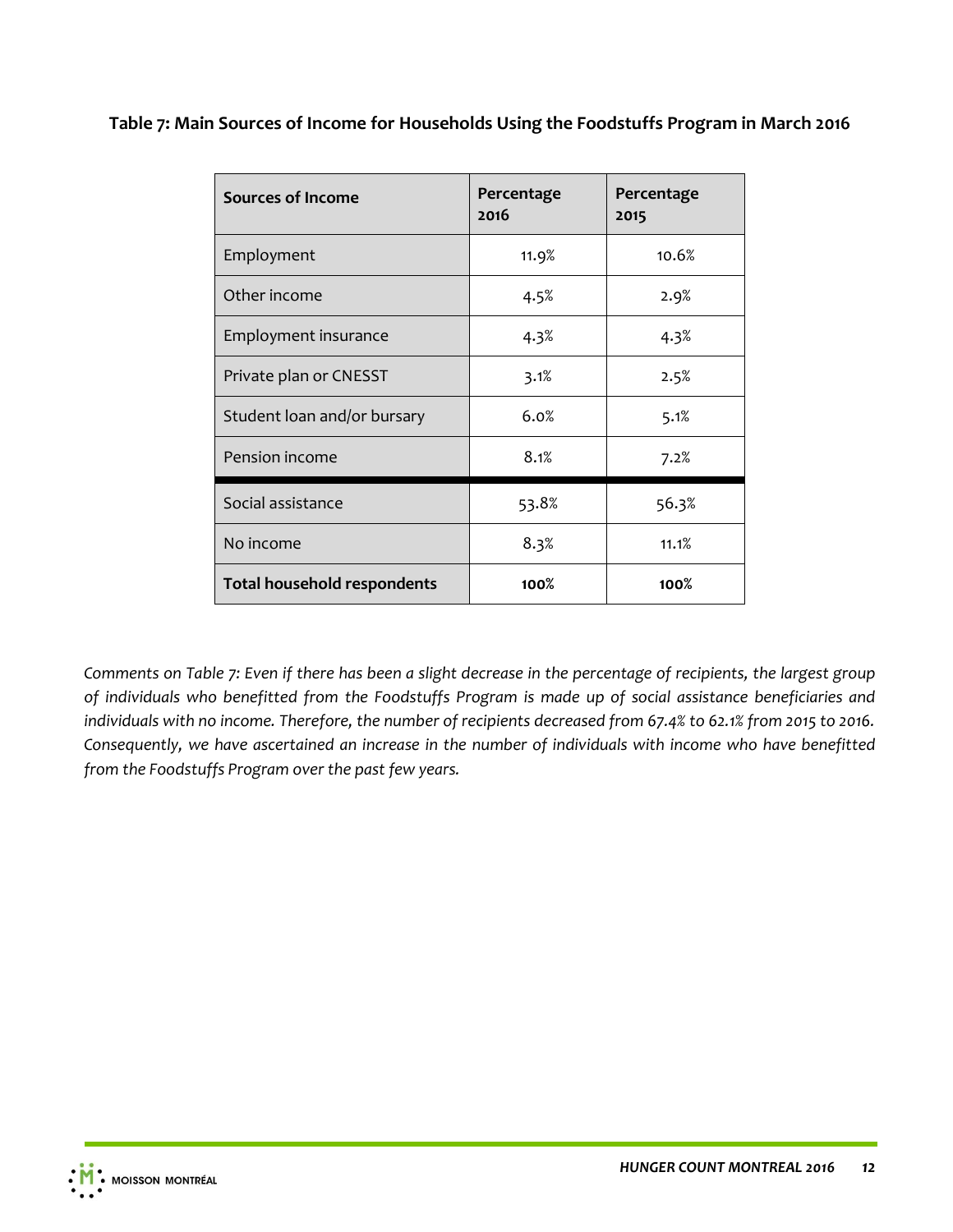**Table 8: Conditions of the Households Using the Foodstuff Programs in March 2016**

| <b>Housing Conditions</b>                  | Percentage<br>2016 | Percentage<br>2015 |
|--------------------------------------------|--------------------|--------------------|
| <b>Homeowners</b>                          | 2.5%               | 1.8%               |
| Rental housing                             | 66.7%              | 67.6%              |
| Social/subsidized social housing           | 22.5%              | 21.4%              |
| Band-owned housing                         | 0.2%               | 0.2%               |
| Group home or youth centre                 | 1.1%               | 1.3%               |
| Temporarily staying with friends or family | 3.1%               | 2.8%               |
| Emergency shelter                          | 1.5%               | 2.5%               |
| Living on the street                       | 2.4%               | 2.4%               |
| <b>Total respondents</b>                   | 100%               | 100%               |

*Comments on Table 8: There have been some definite changes in housing conditions between 2015 and 2016. There has been a slight increase in households presenting more favourable conditions who have benefitted from the Foodstuffs Program in March 2016.*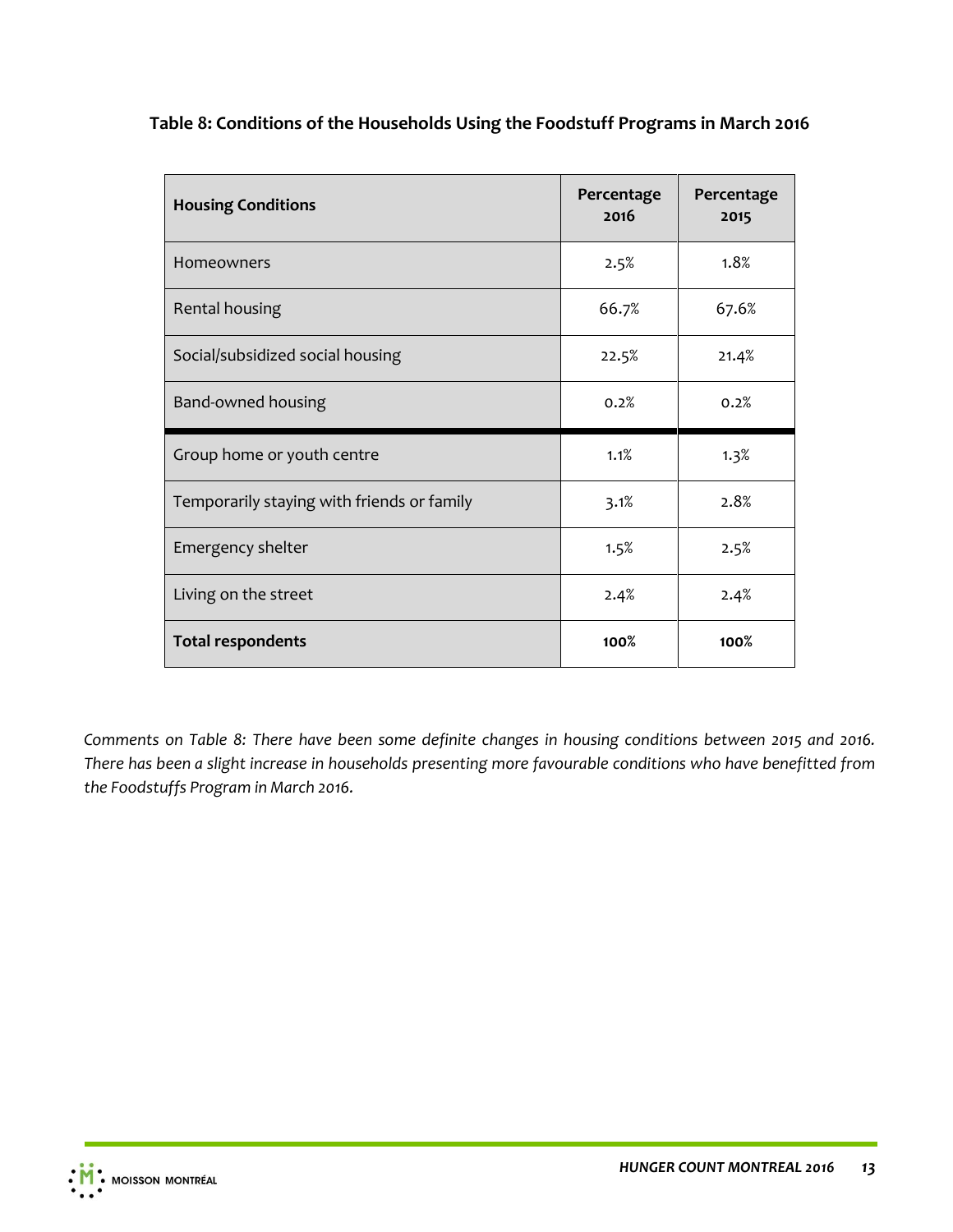# **Section II: Meals Program**

<span id="page-16-0"></span>Some organizations provide their clients with prepared meals on a daily or ad hoc basis, delivered by volunteers or employees working for the Meals Program. Clients are occasionally required to pay a token amount for the meal. In some cases, the meal provided by the community centre is the only nutritious meal they will eat all day. As per the framework agreed upon for the Hunger Count, other services are grouped together under the Meals Program, which include: snack distribution, cooking workshops, cooking collectives, etc.

| Age group                 | <b>Number of individuals</b><br>2016 |       | <b>Number of individuals</b><br>2015 |        | Spread (in percentage) |
|---------------------------|--------------------------------------|-------|--------------------------------------|--------|------------------------|
| Children (0-17 years old) | 20,671                               | 30.5% | 8,640                                | 17.6 % | 139.32%                |
| Adults (18-64 years old)  | 37,770                               | 55.9% | 31,536                               | 64.3%  | 20.5%                  |
| Adults (65 and over)      | 9,211                                | 13.6% | 8,858                                | 18.1%  | 39.9%                  |
| <b>Total</b>              | 67,652                               | 100%  | 49,034                               | 100%   | 38%                    |

#### **Table 9: Age Range of Individuals Using the Meals Program in 2015-2016**

#### **CAUTION**

In 2016, changes in methodology were implemented in the data compilation for the Hunger Count in order to more precisely determine the number of individuals who received a meal. In fact, in previous years, the data regarding the number of individuals who benefitted from the Meals Program was established based on the number of meals, rather than measured literally. While this new methodology is more accurate, it also introduces a bias in the historical data.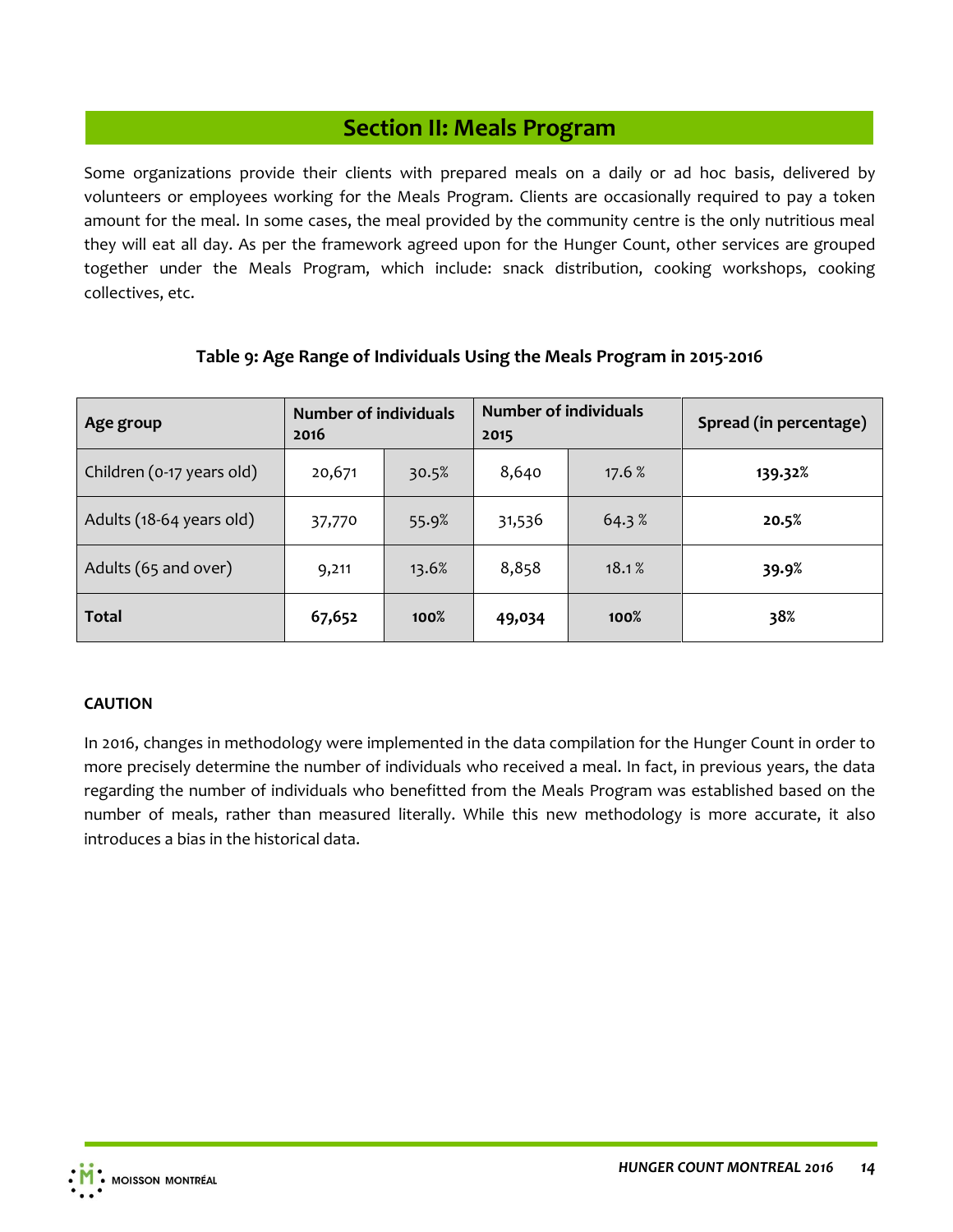| <b>Portions served</b> | Number of<br>portions 2016 | Number of<br>portions 2015 | Spread 2015-2016<br>$(\%)$ |
|------------------------|----------------------------|----------------------------|----------------------------|
| Meals                  | 334,923                    | 316,372                    | 5.9%                       |
| <b>Snacks</b>          | 124,602                    | 108,434                    | 14.9%                      |
| Cooking<br>collectives | 16,772                     | 18,151                     | -7.6%                      |
| Meals on wheels        | 17,577                     | 12,516                     | 40.3%                      |
| Total*                 | 511,210                    | 478,590                    | 6.8%                       |

**Table 10: Number of meals and snacks served in March 2016**

*\*Several organizations only provided the total number of meal portions served, which explains why the amount of portions does not match the total.*

*Comments on Table 10: There was a 6.8% increase in the number of meals served. The* Food Recovery Program in Supermarkets enabled 87 accredited organizations to collect meat in order to cook meals, compared to only 59 organizations in 2015.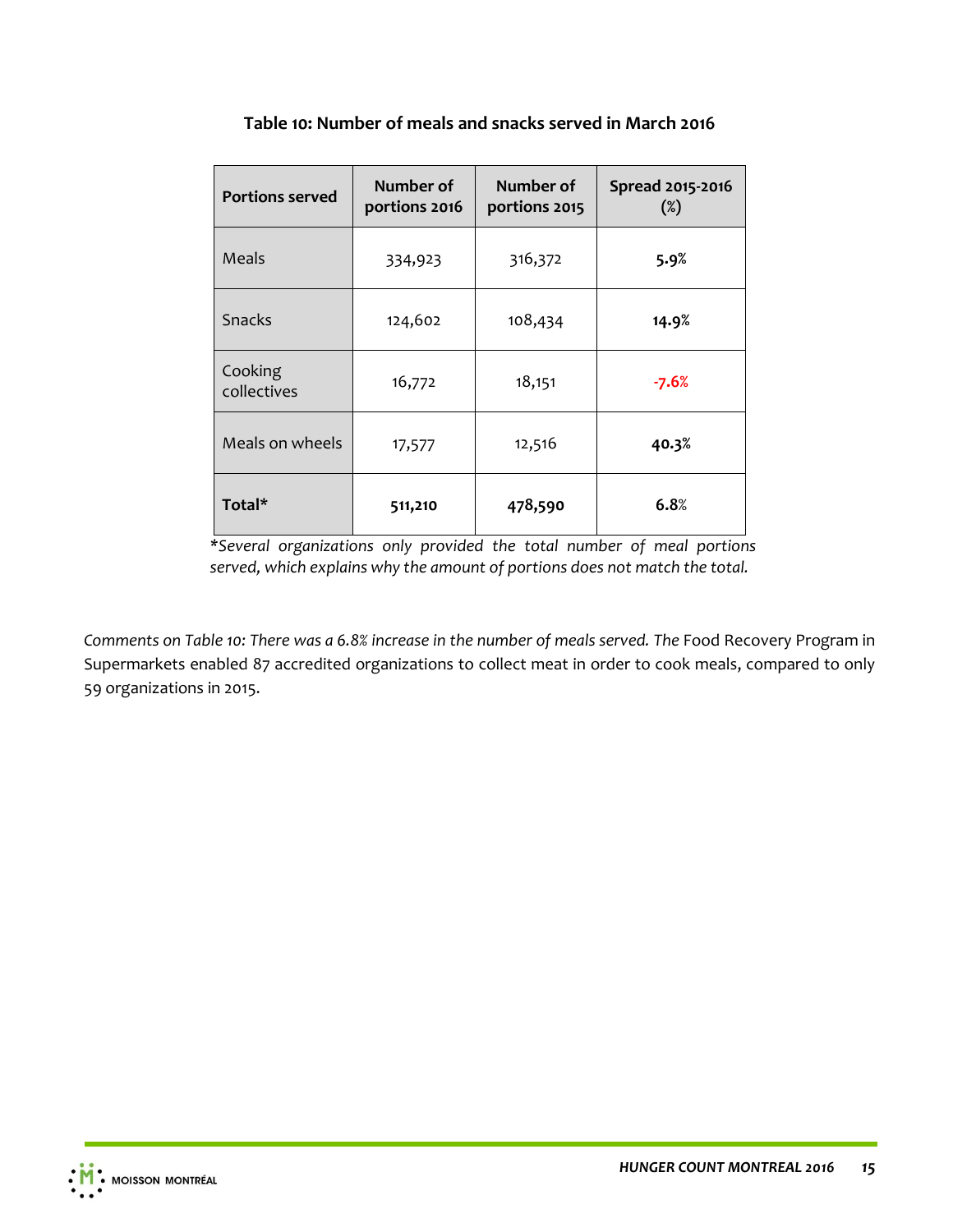## **Table 11: Composition of Households Using the Meals Program in 2015-2016**

| <b>Household Composition</b>                                 | Percentage in 2016 | Percentage in 2015 |
|--------------------------------------------------------------|--------------------|--------------------|
| Two-parent families                                          | 11.4%              | 15.2%              |
| Single-parent families<br>(Single individuals with children) | 14%                | 17.2%              |
| Childless couples                                            | 7.9%               | 8.7%               |
| Single individuals                                           | 66.7%              | 58.9%              |
| <b>Total respondents</b>                                     | 100%               | 100%               |

*Comments on Table 11: Following the trend since at least 2008, single individuals (with or without children) remain the largest group of respondents who made use of the Meals and Snacks Program. This group constitutes about 81% of all people who called on the Meals and Snacks Program in 2016. There has also been a 4.6% decrease in the number of couples (with or without children).*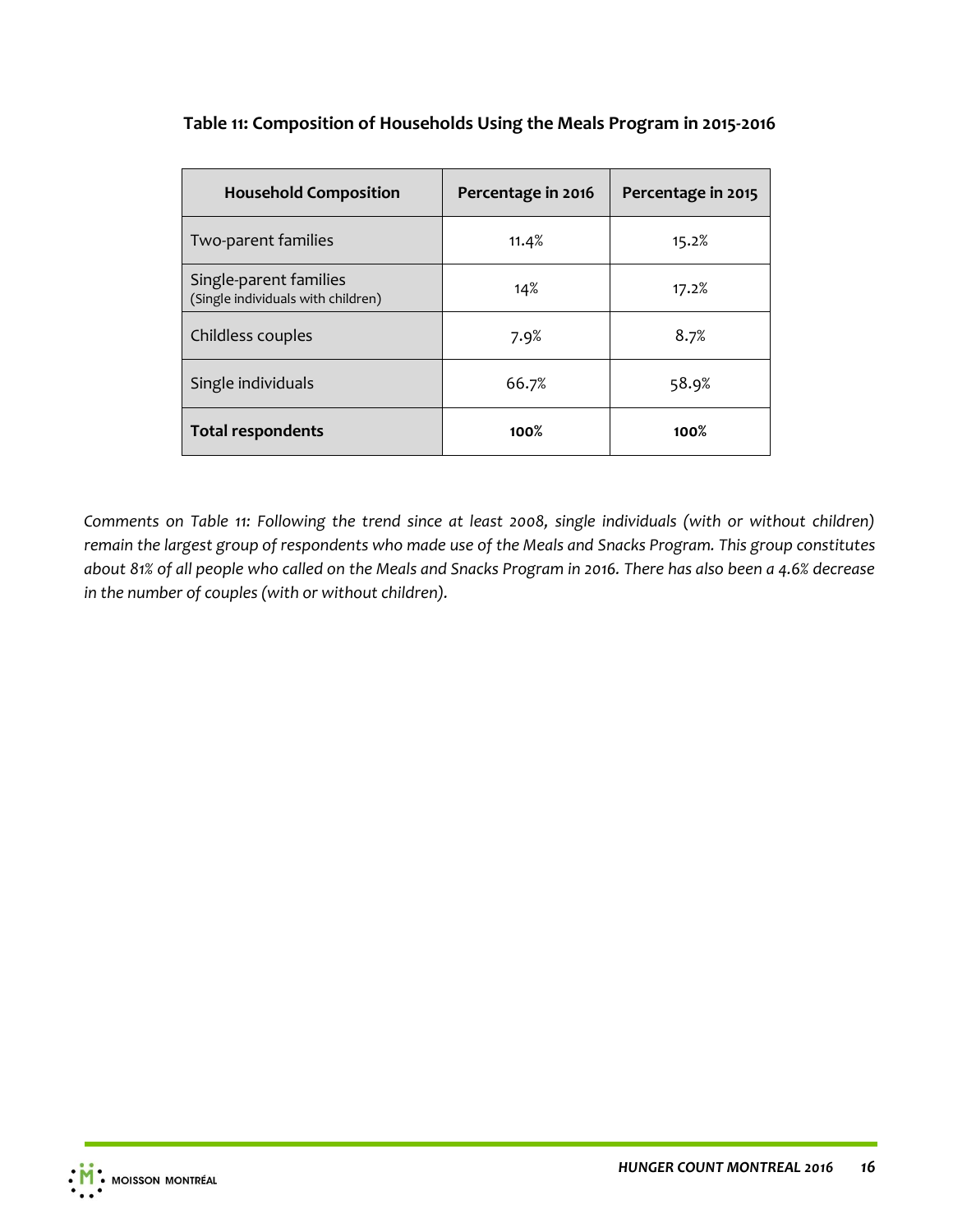**Table 12: Main Sources of Income for Households Using the Meals Program in March 2016**

| <b>Sources of Income</b>           | Percentage<br>2016 | Percentage<br>2015 |
|------------------------------------|--------------------|--------------------|
| Employment                         | 7.8%               | 8.2%               |
| Other income                       | 2%                 | 1.2%               |
| Employment insurance               | 4.8%               | 7.1%               |
| Private plan or CNESST             | 2%                 | 2.2%               |
| Student loan and/or bursary        | 4.1%               | 8.2%               |
| Pension income                     | 21%                | 17.2%              |
| Social assistance                  | 53.3%              | 51.8%              |
| No income                          | 5%                 | 4.1%               |
| <b>Total household respondents</b> | 100%               | 100%               |

*Comments on Table 12: Similar to the Foodstuffs Program, the largest group of individuals who benefitted from the Meals Program is made up of social assistance beneficiaries. The representativeness of recipients receiving a pension income increased nearly 22% as compared to 2015, rising from 17.2% to 21%.*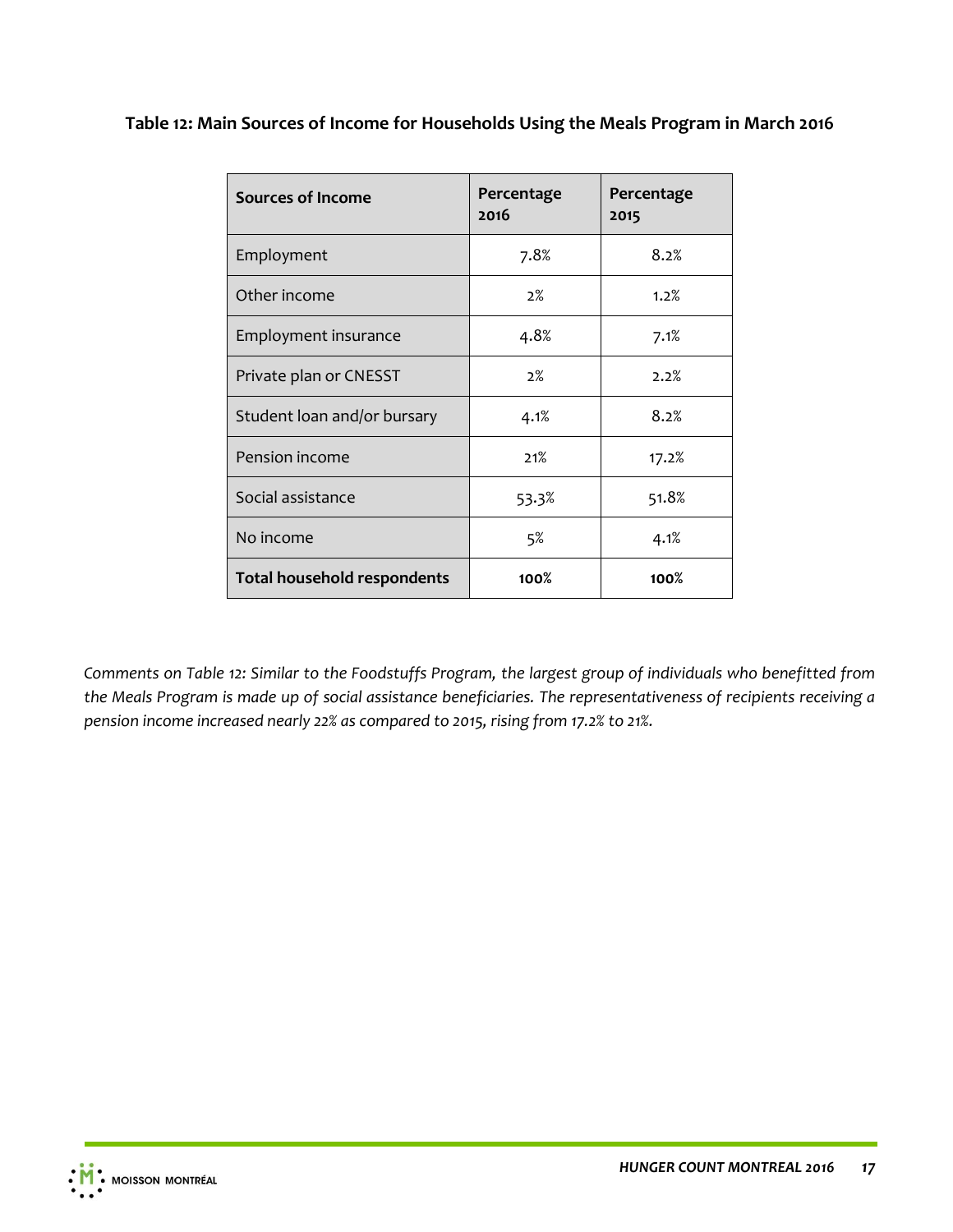# **Section III: Recommendations from Organizations**

<span id="page-20-0"></span>Every year, we collect feedback from food banks and community organizations about government initiatives and public policies that could have a great impact on the fight against hunger in Greater Montreal. **The organizations have once again expressed their views on the subject and here are the six (6) issues they consider to be a priority:** 

- 1. Increase the provincial minimum wage;
- 2. Increase the amount of affordable housing;
- 3. Develop a national strategy to reduce poverty;
- 4. Increase the availability/accessibility of rental housing;
- 5. Develop a national food strategy;
- 6. Increase support for people with mental health issues.

According to Hunger Count 2016, increasing the minimum wage and providing additional affordable housing remain the two recommendations most frequently mentioned by the organizations, mainly because of the rising cost of living.